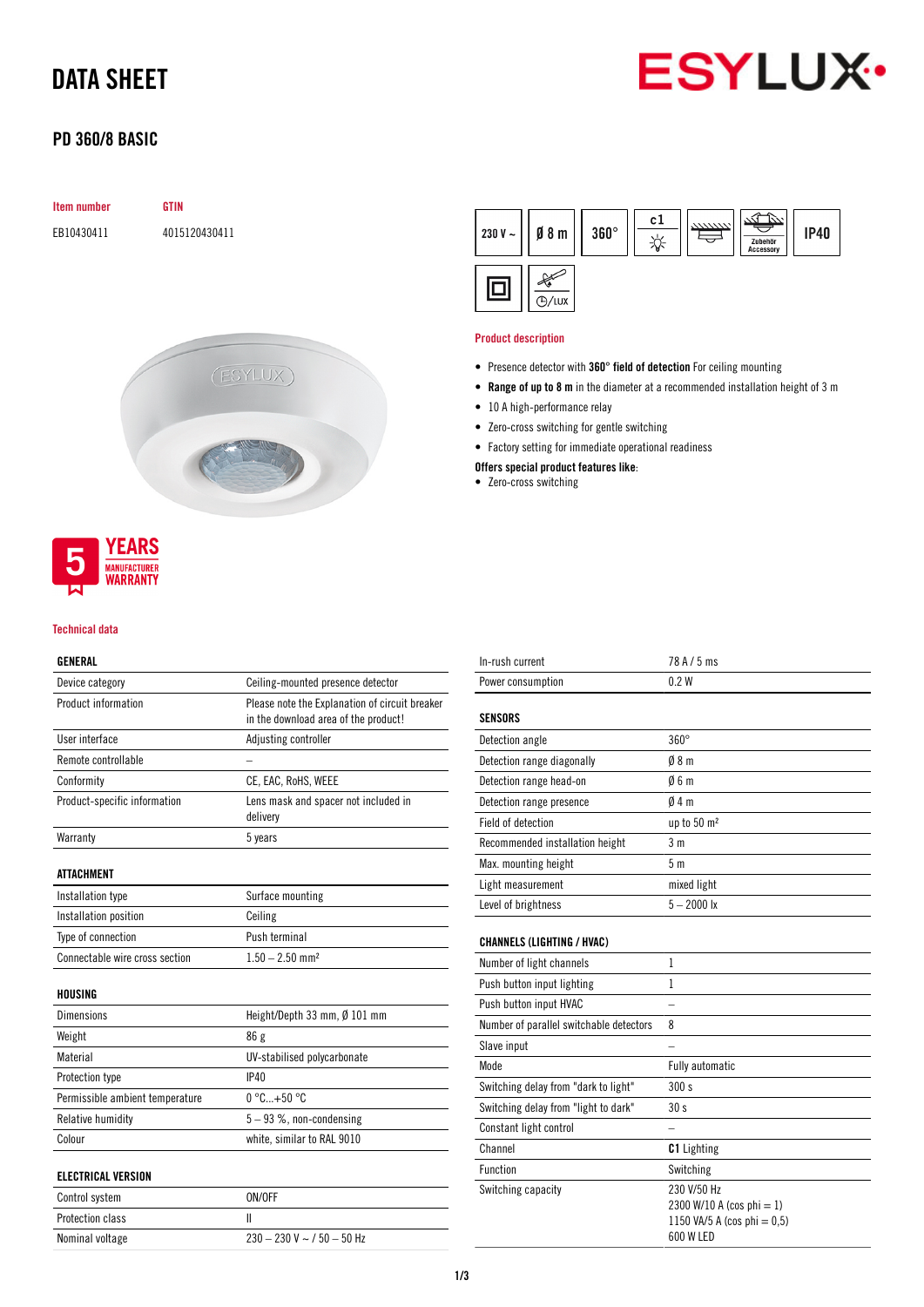# DATA SHEET



# PD 360/8 BASIC

| <b>Item number</b>                      | <b>GTIN</b>   |                             |                                                                                           |                                                                                                      |                                  |               |
|-----------------------------------------|---------------|-----------------------------|-------------------------------------------------------------------------------------------|------------------------------------------------------------------------------------------------------|----------------------------------|---------------|
| EB10430411                              | 4015120430411 |                             |                                                                                           |                                                                                                      |                                  |               |
| Switch contact                          |               | make contact / non-floating |                                                                                           | Impulse mode                                                                                         | $\checkmark$                     |               |
| Push button input                       |               | $\checkmark$                |                                                                                           | Switch-off delay time                                                                                | 15 s30 min (adjustable in steps) |               |
| <b>Factory settings</b>                 |               |                             |                                                                                           |                                                                                                      |                                  |               |
| Channel                                 |               | <b>C1</b> Lighting          |                                                                                           | Switch-off delay time                                                                                | 5 min                            |               |
| Level of brightness/switching threshold |               | 500 lx                      |                                                                                           |                                                                                                      |                                  |               |
| <b>Accessories</b>                      |               |                             |                                                                                           |                                                                                                      |                                  |               |
| <b>Product designation</b>              |               | Item number                 | <b>Product description</b>                                                                |                                                                                                      |                                  | <b>GTIN</b>   |
| Cover                                   |               |                             |                                                                                           |                                                                                                      |                                  |               |
| <b>BASIC 8 LENS MASK</b>                |               | EB10423093                  | Spare part Lens mask 8 m                                                                  |                                                                                                      |                                  | 4015120423093 |
| <b>Mounting</b>                         |               |                             |                                                                                           |                                                                                                      |                                  |               |
| MOUNTING SET IP20 FM 62 WH              |               | EP10425929                  | Recessed ceiling mounting set includes installation bracket and dust-protected box, 62 mm |                                                                                                      | 4015120425929                    |               |
| <b>BASIC SPACER WH</b>                  |               | EB10423130                  |                                                                                           | Spacer for BASIC series, white, compatible with BASIC IP40 variants                                  |                                  | 4015120423130 |
| <b>Protection</b>                       |               |                             |                                                                                           |                                                                                                      |                                  |               |
| <b>BASKET GUARD ROUND LARGE</b>         |               | EM10425608                  |                                                                                           | Basket guard for presence and motion detectors and smoke detectors, $\emptyset$ 180 mm, height 90 mm |                                  | 4015120425608 |
| <b>Dimension drawing</b>                |               |                             |                                                                                           | <b>Field of detections</b>                                                                           | <b>Detection range</b>           |               |
|                                         |               |                             |                                                                                           |                                                                                                      |                                  |               |

| $Ø101$ mm<br>$33 \text{ mm}^2$ | <b>JARRIER</b><br>$360^\circ$<br><b><i>Changed Street</i></b> | Diagonally (A)                   | $\emptyset$ 8 m |
|--------------------------------|---------------------------------------------------------------|----------------------------------|-----------------|
|                                |                                                               | $\blacksquare$ Frontal (B)       | Ø6m             |
|                                |                                                               | $\blacksquare$ Presence area (C) | $\emptyset$ 4 m |